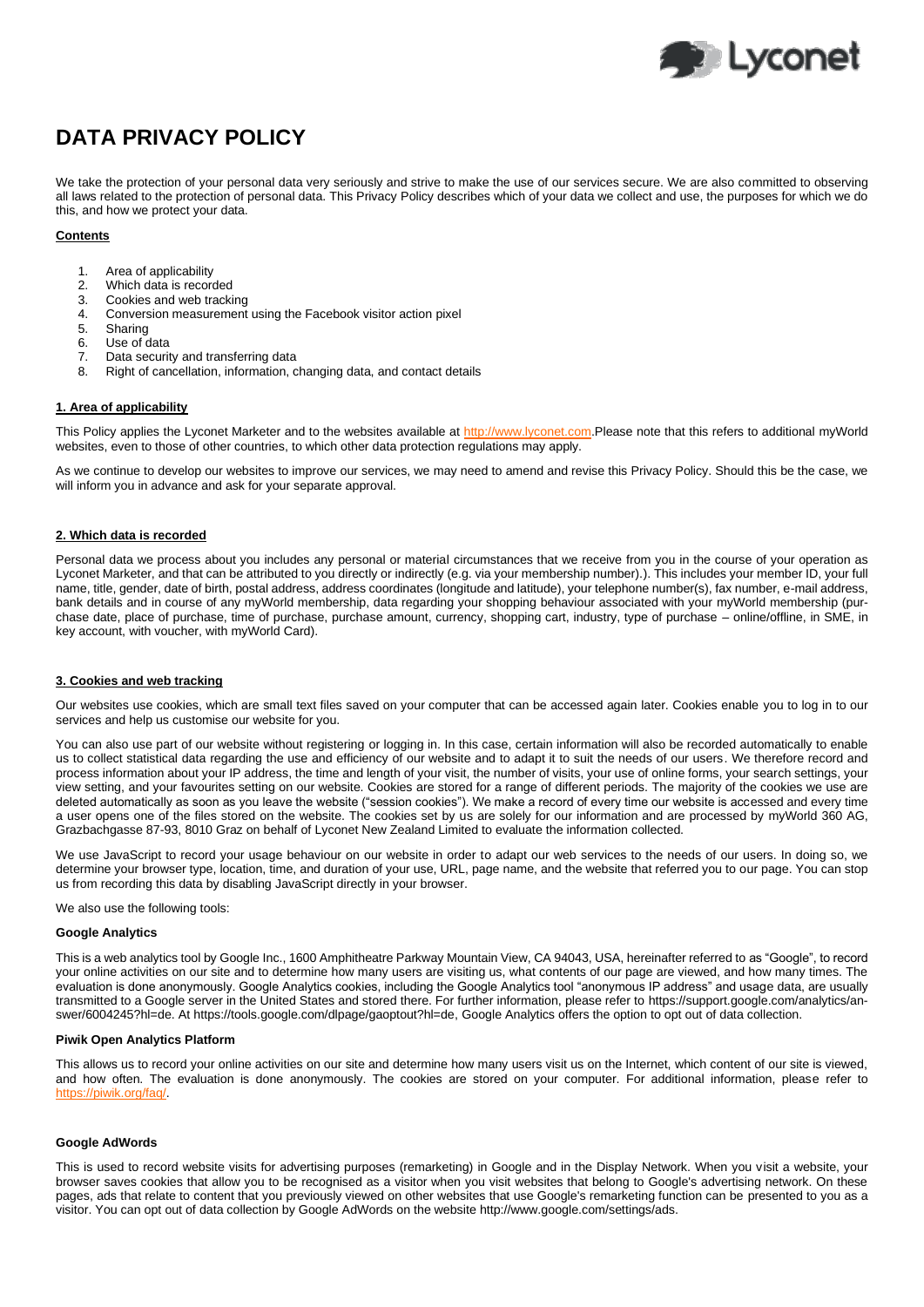

## **Google AdWords conversion tracking**

We use this to generate conversion statistics that measure the effectiveness of our online advertising campaigns. The conversion tracking cookie is set when a user clicks on an ad placed by Google. According to Google's privacy policy, no personal information is processed. If you do not wish to participate in tracking, you can opt out of this usage by disabling the Google conversion tracking cookie in the usage settings of your Internet browser.

## **Salesforce Marketing Cloud**

We use this to record your behaviour on our website to optimise our product offering. It helps us determine how many users visit us in the Internet, which content of our site is viewed, and how often. The evaluation is done anonymously and is used automatically by predictive intelligence to improve the presentation of our product offering. For registered members, the user-related behaviour on the website is recorded to improve the user experience and is used to display the relevant content. Salesforce cookies are usually delivered to a Salesforce server in the United States and stored there.

#### **Hotjar**

We collect non-personal information, including standard internet log information and details of your behavioural patterns when you visit our website. This is done to enable us to provide you with a better user experience, to identify preferences, to diagnose technical problems, to analyse trends and to improve our website.

The following information may be collected related to your device and browser: device's IP address (captured and stored in an anonymized form), device screen resolution, device type (unique device identifiers), operating system, and browser type, geographic location (country only), preferred language used to display our website. The following information is collected related to your user interaction: mouse events (movements, location and clicks), keypresses.

For a sampling of visitors, Hotjar also records information which is collected from our website: referring URL and domain, pages visited, geographic location (country only), preferred language used to display our website, date and time when the website pages were accessed.

You may opt-out from having Hotjar collect your information when visiting our website at any time by visiting the [Opt-out](https://www.hotjar.com/opt-out) page https://www.hotjar.com/opt-out and clicking 'Disable Hotjar'.

In addition to the cookies described in the analytics tools used, the following additional cookies are used:

| Cookie                         | Originator | <b>Purpose/function</b>                       |
|--------------------------------|------------|-----------------------------------------------|
| Language                       | Lyconet    | This cookie saves the language settings of    |
|                                |            | the user.                                     |
| cookiesession1                 | Lyconet    | This cookie is used to distribute the load of |
|                                |            | the HTTP requests in the network infrastruc-  |
|                                |            | ture.                                         |
| authSession                    | Lyconet    | Cookie created for the duration of a session  |
|                                |            | and containing the session ID.                |
| authToken                      | Lyconet    | Authentication cookie created for logged-in   |
|                                |            | users to identify them uniquely.              |
| lyo_AT_cookie_privacystatement | Lyconet    | This cookie is used to track whether the      |
|                                |            | website user has consented to the use of      |
|                                |            | cookies.                                      |
| RequestVerification Token      | Lyconet    | This is an anti-counterfeiting token cookie   |
|                                |            | that serves to prevent an CSRF attack.        |

Please note that the standard Internet browsers accept cookies according to the default settings. You can also set your browser to refuse all or certain cookies or to ask you before a new cookie is received. The relevant instructions are provided by most browsers under the "Help" menu item in the menu bar. There you will also find out how to delete the cookies you have already received.

Please note that you may not be able to use all the features of our websites if you do not accept any or only some cookies.

By using our website, you agree that the cookies and tools mentioned above may be used.

#### **4. Conversion measurement using the Facebook pixel**

With your consent, we use the "Facebook Pixel" by Facebook Inc., 1601 S. California Ave., Palo Alto, CA 94304, USA ("Facebook") on our website. This is a cookie, i.e. a small text file that is stored on your computer and can be accessed again later. With its help, actions of users can be tracked after they have seen or clicked on a Facebook ad. This allows us to track the effectiveness of Facebook ads for statistical and market research purposes. The data collected in this way is anonymous to us, in other words, it does not provide any information on the identity of the users. However, the data is stored and processed by Facebook, so that a connection to the respective user profile is possible and Facebook can use the data for its own advertising purposes, according to the Facebook Data Policy (https://www.facebook.com/about/privacy). You can allow Facebook and its partners to display ads on and off Facebook. A cookie may also be stored on your computer for these purposes. By using the website, you agree to the use of the visitor action pixel.